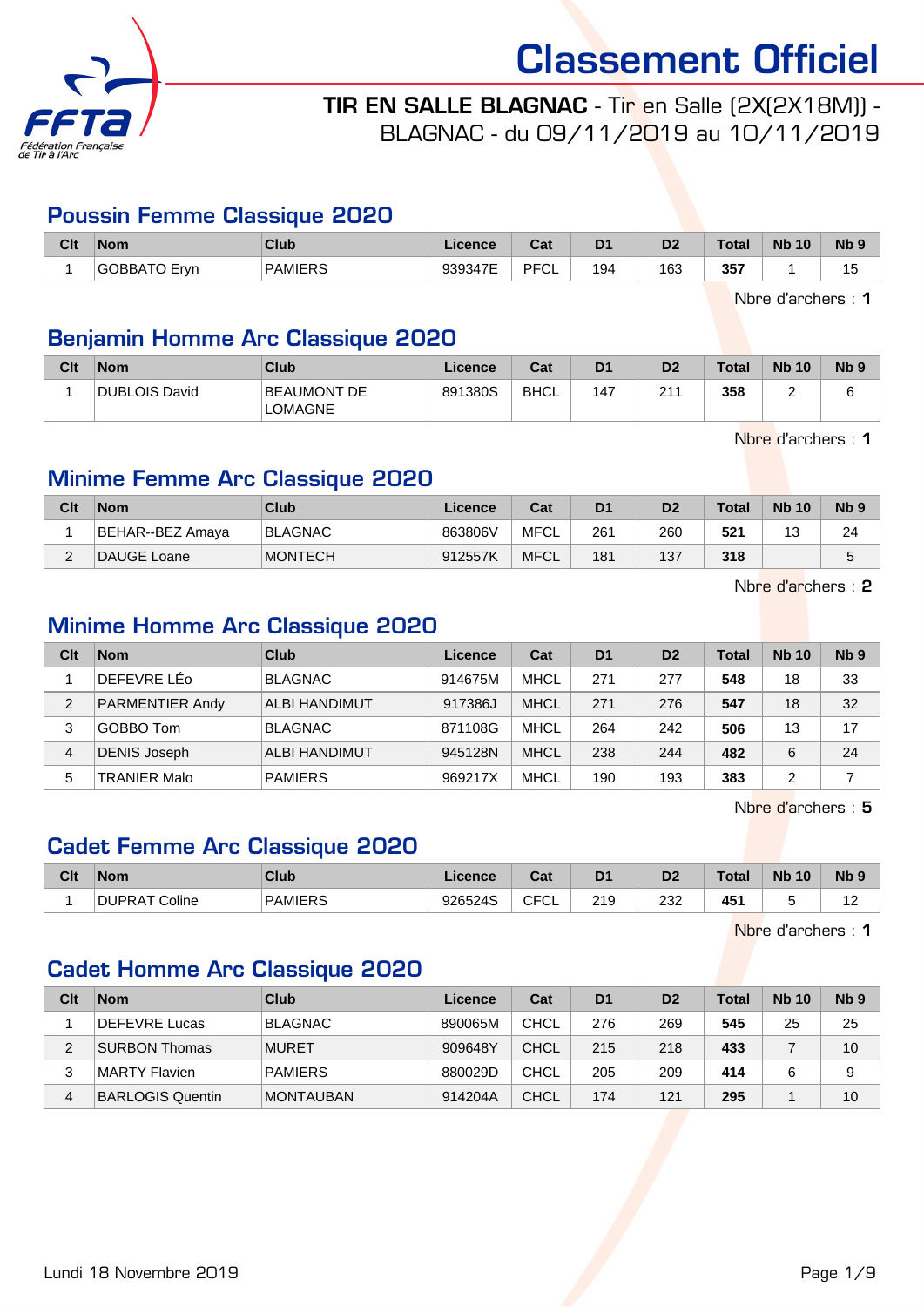

# TIR EN SALLE BLAGNAC - Tir en Salle (2X(2X18M)) - BLAGNAC - du 09/11/2019 au 10/11/2019

### Cadet Homme Arc Classique 2020 (Suite)

| Clt | <b>Nom</b>        | Club           | Licence      | ו ה<br>∍aı  | D <sub>1</sub> | D <sub>2</sub>           | <b>Total</b>         | <b>Nb 10</b> | <b>Nb</b> |
|-----|-------------------|----------------|--------------|-------------|----------------|--------------------------|----------------------|--------------|-----------|
| -   | Gabin<br>VERSAVEL | <b>BLAGNAC</b> | 1455M<br>Q11 | <b>CHCL</b> | 130            | $\overline{\phantom{a}}$ | 202<br>$\sim$ $\sim$ |              |           |

Nbre d'archers : 5

# Junior Femme Arc Classique 2020

| Clt | <b>Nom</b>          | Club           | Licence | Cat         | D <sub>1</sub> | D <sub>2</sub> | <b>Total</b> | <b>Nb 10</b> | N <sub>b</sub> <sub>9</sub> |
|-----|---------------------|----------------|---------|-------------|----------------|----------------|--------------|--------------|-----------------------------|
|     | CATHALA Naemie      | <b>CUGNAUX</b> | 947605F | <b>JFCL</b> | 174            | 205            | 379          |              |                             |
|     | <b>PYNSON Fiona</b> | <b>PAMIERS</b> | 926523R | JFCL        | 173            | 167            | 340          |              |                             |

Nbre d'archers : 2

### Junior Homme Arc Classique 2020

| Clt | <b>Nom</b>               | Club        | icence  | ◠fi<br>va.  | D <sub>1</sub> | D <sub>2</sub> | Total | <b>N<sub>b</sub></b><br>10 | <b>N<sub>b</sub></b> |
|-----|--------------------------|-------------|---------|-------------|----------------|----------------|-------|----------------------------|----------------------|
|     | <b>MICHEL</b><br>l homas | PECHBONNIEU | 970678K | <b>JHCL</b> | 264            | 253<br>- -     | E 4 F | -<br>u                     | 26                   |

Nbre d'archers : 1

# Senior 1 Femme Arc Classique 2020

| Clt | <b>Nom</b>                 | Club             | Licence | Cat                | D <sub>1</sub> | D <sub>2</sub> | Total | <b>Nb 10</b> | Nb <sub>9</sub> |
|-----|----------------------------|------------------|---------|--------------------|----------------|----------------|-------|--------------|-----------------|
|     | <b>LARRUE Mathilde</b>     | <b>AUZEVILLE</b> | 992741S | S <sub>1</sub> FCL | 262            | 265            | 527   | 17           | 24              |
| 2   | KAHIA Cecilia              | <b>CUGNAUX</b>   | 910706Y | S <sub>1</sub> FCL | 265            | 256            | 521   | 14           | 25              |
| 3   | <b>BARBE Marie</b>         | <b>BALMA</b>     | 675131N | S <sub>1</sub> FCL | 225            | 245            | 470   | 16           | 14              |
| 4   | PETIT-CLAUSTRE<br>Nathalie | <b>BLAGNAC</b>   | 918770N | S <sub>1</sub> FCL | 237            | 231            | 468   | 8            | 13              |
| 5   | <b>BROUILLAC Gersende</b>  | <b>L'UNION</b>   | 856168T | S <sub>1</sub> FCL | 235            | 210            | 445   | 6            | 9               |

Nbre d'archers : 5

# Senior 1 Homme Arc Classique 2020

| Clt | <b>Nom</b>               | Club                 | Licence | Cat                | D <sub>1</sub> | D <sub>2</sub> | Total | <b>Nb 10</b> | N <sub>b</sub> <sub>9</sub> |
|-----|--------------------------|----------------------|---------|--------------------|----------------|----------------|-------|--------------|-----------------------------|
|     | <b>DELVAL Vincent</b>    | <b>BLAGNAC</b>       | 348552L | S <sub>1</sub> HCL | 283            | 269            | 552   | 31           | 19                          |
| 2   | <b>COMMEYNE Eric</b>     | <b>L'UNION</b>       | 864962B | S <sub>1</sub> HCL | 276            | 267            | 543   | 20           | 26                          |
| 3   | <b>BERTONCELLO Kevin</b> | <b>BLAGNAC</b>       | 786857E | S <sub>1</sub> HCL | 247            | 270            | 517   | 19           | 20                          |
| 4   | <b>GREAUME Jeremy</b>    | <b>CUGNAUX</b>       | 707807F | S <sub>1</sub> HCL | 257            | 242            | 499   | 15           | 14                          |
| 5   | <b>ROUGE David</b>       | <b>SAINT GAUDENS</b> | 739147W | S <sub>1</sub> HCL | 223            | 237            | 460   | 4            | 16                          |
| 6   | TANNOU Yann              | <b>MURET</b>         | 848196C | S <sub>1</sub> HCL | 216            | 239            | 455   | 3            | 15                          |

Nbre d'archers : 6

# Senior 2 Femme Arc Classique 2020

| <b>Clt</b> | <b>Nom</b> | Club | .icence | ו הי<br>ual | D <sub>1</sub><br>- - | D <sub>2</sub> | <b>Total</b> | <b>Nb 10</b> | <b>Nb</b> |
|------------|------------|------|---------|-------------|-----------------------|----------------|--------------|--------------|-----------|
|            |            |      |         |             |                       |                |              |              |           |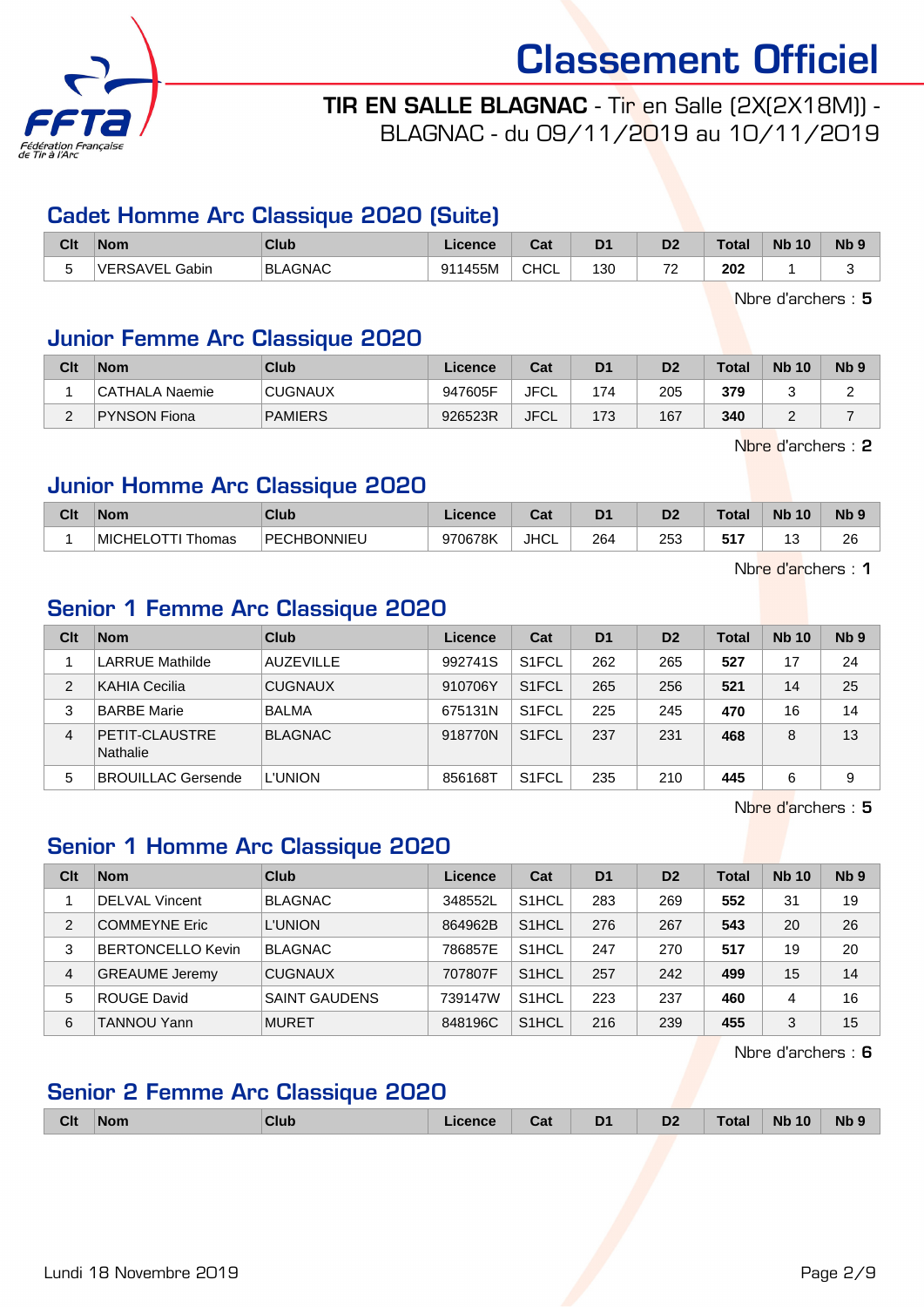

TIR EN SALLE BLAGNAC - Tir en Salle (2X(2X18M)) - BLAGNAC - du 09/11/2019 au 10/11/2019

# Senior 2 Femme Arc Classique 2020 (Suite)

| Clt            | <b>Nom</b>                            | Club                                 | <b>Licence</b> | Cat                | D <sub>1</sub> | D <sub>2</sub> | Total | <b>Nb 10</b> | N <sub>b</sub> <sub>9</sub> |
|----------------|---------------------------------------|--------------------------------------|----------------|--------------------|----------------|----------------|-------|--------------|-----------------------------|
| 1              | <b>ESPEU Nathalie</b>                 | <b>BALMA</b>                         | 898019H        | S <sub>2</sub> FCL | 266            | 264            | 530   | 18           | 19                          |
| $\overline{2}$ | <b>HERVOUET Marie-Pierre</b>          | <b>BALMA</b>                         | 823387L        | S <sub>2</sub> FCL | 253            | 261            | 514   | 11           | 25                          |
| 3              | <b>CHEVRET Severine</b>               | <b>BEAUMONT DE</b><br><b>LOMAGNE</b> | 910567X        | S <sub>2</sub> FCL | 246            | 263            | 509   | 13           | 24                          |
| 4              | <b>MOUYNET Valerie</b>                | <b>BLAGNAC</b>                       | 768275G        | S <sub>2</sub> FCL | 253            | 251            | 504   | 12           | 18                          |
| 5              | <b>AUMONIER Juliette</b>              | <b>BALMA</b>                         | 943148L        | S <sub>2</sub> FCL | 242            | 256            | 498   | 12           | 17                          |
| 6              | <b>DEFEVRE Valerie</b>                | <b>BLAGNAC</b>                       | 948407C        | S <sub>2</sub> FCL | 246            | 251            | 497   | 12           | 23                          |
| $\overline{7}$ | DAVICO-CHARPENTIER L'UNION<br>Vanessa |                                      | 978231V        | S <sub>2</sub> FCL | 251            | 240            | 491   | 11           | 19                          |
| 8              | <b>REY Claire</b>                     | <b>MURET</b>                         | 947320W        | S <sub>2</sub> FCL | 234            | 238            | 472   | 6            | 15                          |
| 9              | <b>GORSSE Pascale</b>                 | <b>CASTRES</b>                       | 887193R        | S <sub>2</sub> FCL | 229            | 225            | 454   | 6            | 12                          |
| 10             | <b>VORDY Laurence</b>                 | <b>PAMIERS</b>                       | 893472R        | S <sub>2</sub> FCL | 215            | 221            | 436   | 6            | 10                          |

Nbre d'archers : 10

# Senior 2 Homme Arc Classique 2020

| Clt              | <b>Nom</b>                     | <b>Club</b>                          | <b>Licence</b> | Cat                | D <sub>1</sub> | D <sub>2</sub> | <b>Total</b> | <b>Nb 10</b>   | N <sub>b</sub> <sub>9</sub> |
|------------------|--------------------------------|--------------------------------------|----------------|--------------------|----------------|----------------|--------------|----------------|-----------------------------|
| $\mathbf{1}$     | PAGNUTTI Philippe              | <b>AUCH</b>                          | 635590J        | S2HCL              | 280            | 285            | 565          | 31             | 23                          |
| $\overline{2}$   | <b>DUPUIS Emmanuel</b>         | <b>BEAUMONT DE</b><br><b>LOMAGNE</b> | 425999T        | S2HCL              | 274            | 277            | 551          | 23             | 26                          |
| 3                | <b>MIGNON Jerome</b>           | <b>MURET</b>                         | 283822C        | S2HCL              | 272            | 277            | 549          | 24             | 25                          |
| 4                | <b>DESPALLES Frederic</b>      | <b>MURET</b>                         | 911415U        | S <sub>2</sub> HCL | 268            | 280            | 548          | 27             | 19                          |
| 5                | <b>KOWALSKI Stephane</b>       | <b>MURET</b>                         | 952533M        | S2HCL              | 267            | 272            | 539          | 19             | 26                          |
| 6                | <b>FENOUL Sebastien</b>        | <b>BOE</b>                           | 912715G        | S2HCL              | 269            | 265            | 534          | 20             | 26                          |
| $\overline{7}$   | DE SAINT JORES Olivier         | <b>MURET</b>                         | 896239Y        | S2HCL              | 265            | 268            | 533          | 17             | 27                          |
| 8                | <b>MAYEUR Gregori</b>          | <b>BLAGNAC</b>                       | 744721E        | S <sub>2</sub> HCL | 262            | 258            | 520          | 20             | 18                          |
| $\boldsymbol{9}$ | <b>BARBA Christophe</b>        | <b>L'UNION</b>                       | 920907L        | S2HCL              | 253            | 265            | 518          | 15             | 24                          |
| 10               | <b>DENIS Etienne</b>           | <b>ALBI HANDIMUT</b>                 | 959664N        | S2HCL              | 262            | 254            | 516          | 11             | 24                          |
| 11               | <b>GUILLAUME Fabrice</b>       | <b>AUZEVILLE</b>                     | 971845D        | S2HCL              | 241            | 253            | 494          | 9              | 20                          |
| 12               | <b>THOMAS Jean-Marc</b>        | <b>MONTAUBAN</b>                     | 865958J        | S <sub>2</sub> HCL | 252            | 240            | 492          | 10             | 15                          |
| 13               | REY Jean                       | <b>MURET</b>                         | 947323Z        | S2HCL              | 257            | 232            | 489          | 14             | 16                          |
| 14               | <b>LAYDIER Christian</b>       | <b>MURET</b>                         | 841311U        | S <sub>2</sub> HCL | 239            | 241            | 480          | 15             | 11                          |
| 15               | <b>GERBAULT Martial</b>        | <b>CUGNAUX</b>                       | 947629G        | S2HCL              | 241            | 238            | 479          | 10             | 16                          |
| 16               | PINCEMAIL Joseph               | <b>CUGNAUX</b>                       | 733211U        | S <sub>2</sub> HCL | 225            | 250            | 475          | 9              | 19                          |
| 17               | <b>MAUREL Anthony</b>          | <b>AUZEVILLE</b>                     | 992738N        | S2HCL              | 232            | 243            | 475          | 8              | 15                          |
| 18               | <b>MARQUILLANES</b><br>Jeanluc | <b>BLAGNAC</b>                       | 863786Y        | S2HCL              | 230            | 236            | 466          | $\overline{7}$ | 10                          |
| 19               | HAAS Jean - Christophe         | <b>MURET</b>                         | 925006S        | S2HCL              | 224            | 240            | 464          | 11             | 18                          |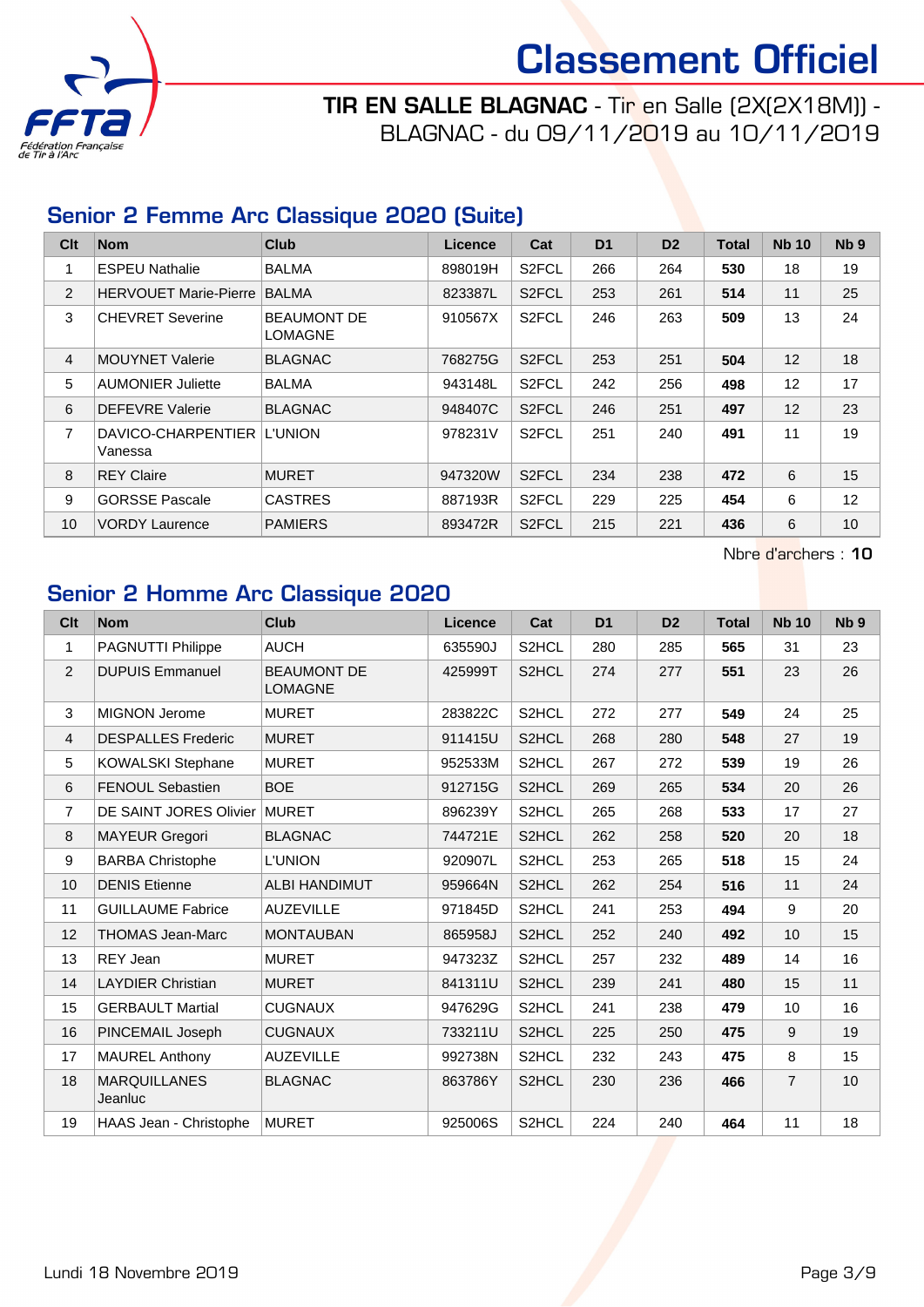

TIR EN SALLE BLAGNAC - Tir en Salle (2X(2X18M)) - BLAGNAC - du 09/11/2019 au 10/11/2019

# Senior 2 Homme Arc Classique 2020 (Suite)

| Clt | <b>Nom</b>             | Club             | Licence | Cat                | D <sub>1</sub> | D <sub>2</sub> | <b>Total</b> | <b>Nb 10</b> | Nb <sub>9</sub> |
|-----|------------------------|------------------|---------|--------------------|----------------|----------------|--------------|--------------|-----------------|
| 20  | <b>VILLANTI Michel</b> | <b>BLAGNAC</b>   | 863758T | S <sub>2</sub> HCL | 230            | 229            | 459          |              | 15              |
| 21  | MARSIAS Lionel         | LA FORCE         | 799138D | S <sub>2</sub> HCL | 228            | 219            | 447          | 8            | 8               |
| 22  | DOURCHE Frederic       | <b>AUZEVILLE</b> | 973521A | S <sub>2</sub> HCL | 205            | 206            | 411          |              | 9               |
| 23  | RICHER Francois        | <b>BLAGNAC</b>   | 928507X | S <sub>2</sub> HCL | 186            | 172            | 358          | 2            |                 |
| 24  | LE BOHEC Christian     | BALMA            | 958548A | S <sub>2</sub> HCL | 156            | 147            | 303          | 4            | 2               |

Nbre d'archers : 24

# Senior 3 Femme Arc Classique 2020

| Clt | <b>Nom</b>                 | Club                     | Licence | Cat          | D <sub>1</sub> | D <sub>2</sub> | Total | <b>Nb 10</b> | Nb <sub>9</sub> |
|-----|----------------------------|--------------------------|---------|--------------|----------------|----------------|-------|--------------|-----------------|
|     | <b>BONNET Martine</b>      | <b>L'UNION</b>           | 911171D | S3FCL        | 238            | 238            | 476   |              | 21              |
|     | <b>VALEMBOIS Christine</b> | BLAGNAC                  | 911797J | S3FCL        | 182            | 163            | 345   |              |                 |
|     | <b>GRENIER Brigitte</b>    | <b>BASSIN D'ARCACHON</b> | 888146B | <b>S3FCL</b> | 143            | 159            | 302   |              |                 |

Nbre d'archers : 3

# Senior 3 Homme Arc Classique 2020

| Clt            | <b>Nom</b>                | <b>Club</b>              | <b>Licence</b> | Cat   | D <sub>1</sub> | D <sub>2</sub> | <b>Total</b> | <b>Nb 10</b> | N <sub>b</sub> <sub>9</sub> |
|----------------|---------------------------|--------------------------|----------------|-------|----------------|----------------|--------------|--------------|-----------------------------|
|                | <b>KOPECKY Miroslav</b>   | <b>PAMIERS</b>           | 648810D        | S3HCL | 260            | 275            | 535          | 19           | 26                          |
| 2              | JARDIN Jacques-Olivier    | <b>L'UNION</b>           | 918396G        | S3HCL | 259            | 259            | 518          | 16           | 20                          |
| 3              | <b>GORSSE Bernard</b>     | <b>CASTRES</b>           | 849646D        | S3HCL | 261            | 256            | 517          | 19           | 16                          |
| $\overline{4}$ | <b>LATAPIE Bernard</b>    | <b>TOURNEFEUILLE</b>     | 950850H        | S3HCL | 250            | 244            | 494          | 14           | 15                          |
| 5              | <b>CLEMENT Dominique</b>  | <b>NEGREPELISSE</b>      | 603824F        | S3HCL | 232            | 246            | 478          | 6            | 18                          |
| 6              | MINIOT Jean Luc           | <b>MONTECH</b>           | 800389N        | S3HCL | 220            | 249            | 469          | 6            | 18                          |
| 7              | RODRIGUEZ Jean-Marc       | <b>ALBI HANDIMUT</b>     | 946394P        | S3HCL | 220            | 230            | 450          | 6            | 14                          |
| 8              | <b>ALLELY Jean Claude</b> | <b>BASSIN D'ARCACHON</b> | 869553S        | S3HCL | 219            | 225            | 444          | 5            | 12                          |
| 9              | <b>KHOURY Jean-Marie</b>  | <b>BLAGNAC</b>           | 678534M        | S3HCL | 206            | 220            | 426          | 5            | 8                           |
| 10             | <b>TIXIER Jean Pierre</b> | <b>MONTECH</b>           | 985487G        | S3HCL | 211            | 201            | 412          | 6            | 9                           |
| 11             | <b>BLANCHARDON Andre</b>  | <b>LUCHON</b>            | 291125R        | S3HCL | 171            | 192            | 363          | 4            | 6                           |

Nbre d'archers : 11

# Cadet Homme Arc à Poulies 2020

| Clt | <b>Nom</b>                | Club                  | Licence | ∩~'<br>ual | D <sub>1</sub> | D <sub>2</sub> | `otal | <b>N<sub>b</sub></b><br>10 | $Nb$ ?       |
|-----|---------------------------|-----------------------|---------|------------|----------------|----------------|-------|----------------------------|--------------|
|     | DE<br>DE.<br>Eliot<br>ור. | <b>MONT</b><br>rauban | 870504A | CHCC       | 257            | つにつ<br>∠ວວ     | 510   |                            | $\sim$<br>ັບ |

Nbre d'archers : 1

# Junior Homme Arc à Poulies 2020

| - - | <b>Clt</b><br><b>Club</b><br><b>Nom</b> | icence | Cat | D <sub>1</sub> | D <sub>2</sub> | Total | <b>Nb</b><br>10 | <b>Nb</b> |
|-----|-----------------------------------------|--------|-----|----------------|----------------|-------|-----------------|-----------|
|-----|-----------------------------------------|--------|-----|----------------|----------------|-------|-----------------|-----------|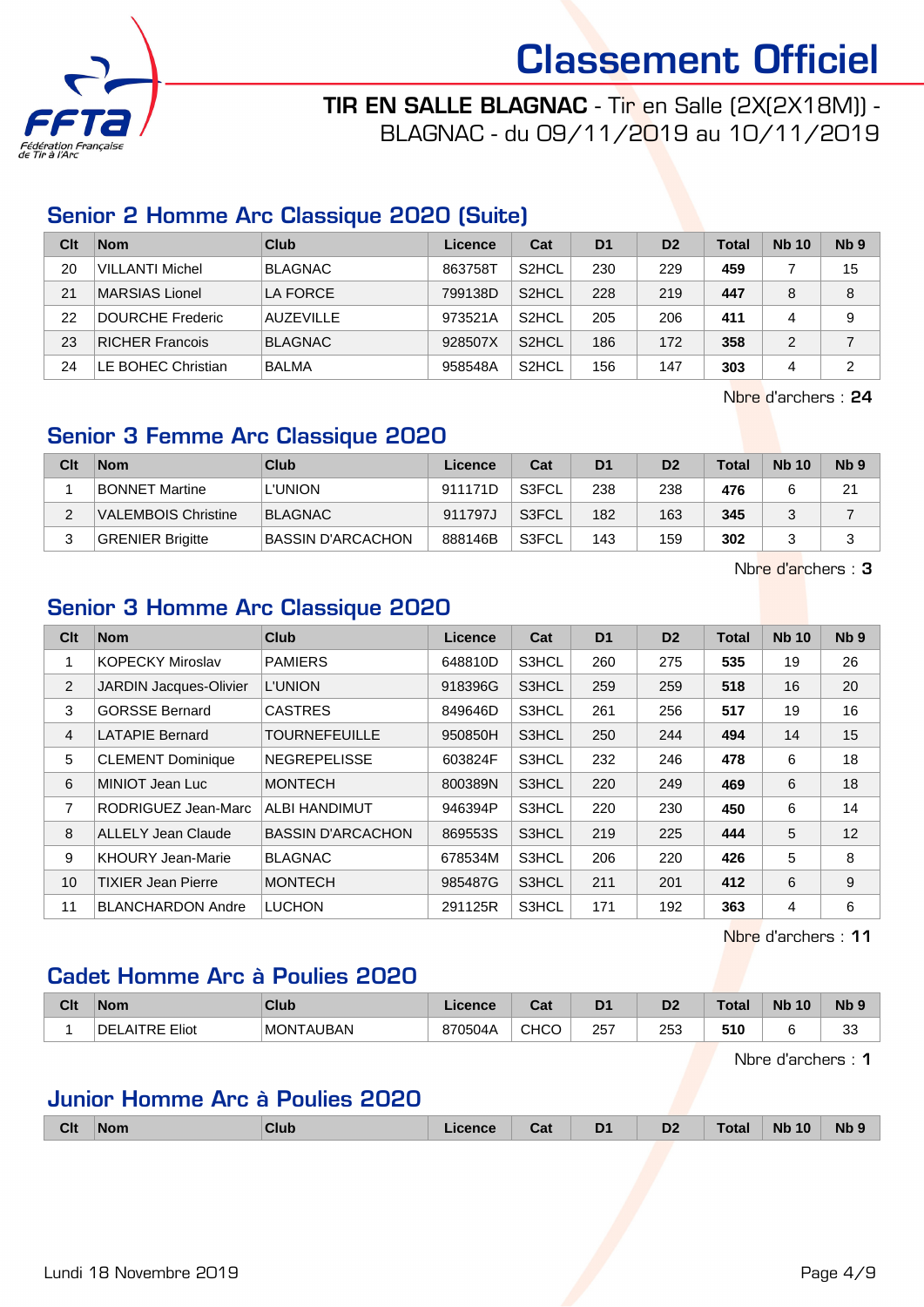

TIR EN SALLE BLAGNAC - Tir en Salle (2X(2X18M)) - BLAGNAC - du 09/11/2019 au 10/11/2019

### Junior Homme Arc à Poulies 2020 (Suite)

| Clt      | <b>Nom</b>          | Club           | Licence | Cat         | D <sub>1</sub> | D <sub>2</sub> | <b>Total</b> | <b>Nb 10</b> | Nb 9 |
|----------|---------------------|----------------|---------|-------------|----------------|----------------|--------------|--------------|------|
|          | CAZALENS Thomas     | <b>FRONTON</b> | 897098G | <b>JHCC</b> | 284            | 281            | 565          | $\sim$<br>∠  | 32   |
| <u>_</u> | <b>TOUPIN Jules</b> | <b>BLAGNAC</b> | 911460T | <b>JHCO</b> | 268            | 262            | 530          |              | 37   |

Nbre d'archers : 2

# Senior 1 Femme Arc à Poulies 2020

| Clt | Nom               | Club                         | <b>Licence</b> | Cost <sub>o</sub><br>⊍aι | D <sub>1</sub> | D <sub>2</sub> | Total | <b>N<sub>b</sub></b><br>10 | Nb <sub>9</sub> |
|-----|-------------------|------------------------------|----------------|--------------------------|----------------|----------------|-------|----------------------------|-----------------|
|     | Marine<br>ARTIGAU | LY SUR MARNE<br><b>NEUIL</b> | 428880Z        | S <sub>1</sub> FCO       | 282            | 278            | 560   | n.<br>-                    | 38              |

Nbre d'archers : 1

# Senior 1 Homme Arc a Poulies 2020

| Clt | <b>Nom</b>             | Club              | Licence | Cat                | D <sub>1</sub> | D <sub>2</sub> | <b>Total</b> | <b>Nb 10</b> | N <sub>b</sub> <sub>9</sub> |
|-----|------------------------|-------------------|---------|--------------------|----------------|----------------|--------------|--------------|-----------------------------|
|     | <b>SALAS Mathieu</b>   | <b>FRONTON</b>    | 806215W | S <sub>1</sub> HCO | 291            | 295            | 586          | 46           | 14                          |
| 2   | DAMOUR Yann            | <b>RENNES CIE</b> | 723667V | S <sub>1</sub> HCO | 291            | 292            | 583          | 43           | 17                          |
| 3   | <b>GARDEUR Antonin</b> | <b>RUELLE</b>     | 725308D | S <sub>1</sub> HCO | 288            | 287            | 575          | 35           | 25                          |
| 4   | <b>FAURE Julien</b>    | <b>LEGUEVIN</b>   | 725134P | S <sub>1</sub> HCO | 282            | 286            | 568          | 28           | 32                          |
| 5   | THIEFFINE Alexandre    | <b>FRONTON</b>    | 340569J | S <sub>1</sub> HCO | 285            | 270            | 555          | 27           | 29                          |

Nbre d'archers : 5

# Senior 2 Femme Arc à Poulies 2020

| Clt | <b>Nom</b>      | Club            | Licence | Cat                | D <sub>1</sub> | D <sub>2</sub> | Total | <b>Nb 10</b> | N <sub>b</sub> <sub>9</sub> |
|-----|-----------------|-----------------|---------|--------------------|----------------|----------------|-------|--------------|-----------------------------|
|     | DEBAIG Isabelle | <b>FRONTON</b>  | 815018P | S <sub>2</sub> FCO | 279            | 279            | 558   | 20           | 38                          |
| ⌒   | RAVIDAT Rachel  | <b>'.'UNION</b> | 250572L | S <sub>2</sub> FCO | 277            | 275            | 552   | 14           | 44                          |

Nbre d'archers : 2

# Senior 2 Homme Arc à Poulies 2020

| Clt | <b>Nom</b>               | Club                                 | Licence | Cat                | D <sub>1</sub> | D <sub>2</sub> | Total | <b>Nb 10</b> | Nb <sub>9</sub> |
|-----|--------------------------|--------------------------------------|---------|--------------------|----------------|----------------|-------|--------------|-----------------|
|     | DARDENNE Stephane        | <b>L'UNION</b>                       | 311932G | S <sub>2</sub> HCO | 288            | 294            | 582   | 42           | 18              |
| 2   | <b>DUTRAIN Daniel</b>    | <b>BEAUMONT DE</b><br><b>LOMAGNE</b> | 459109G | S <sub>2</sub> HCO | 268            | 270            | 538   | 9            | 42              |
| 3   | GOMEZ Jose               | <b>SAINT LYS</b>                     | 9999999 | S <sub>2</sub> HCO | 261            | 264            | 525   | 8            | 35              |
| 4   | <b>CODEVELLE William</b> | <b>BLAGNAC</b>                       | 229102Z | S <sub>2</sub> HCO | 270            | 252            | 522   | 8            | 39              |

Nbre d'archers : 4

# Senior 3 Femme Arc à Poulies 2020

| Clt | <b>Nom</b>             | <b>Club</b>   | Licence | ∩~∙<br>⊍aι | D <sub>1</sub> | D <sub>2</sub> | <b>Total</b> | <b>Nb 10</b> | <b>N<sub>b</sub></b> |
|-----|------------------------|---------------|---------|------------|----------------|----------------|--------------|--------------|----------------------|
|     | <b>DALBES Brigitte</b> | TOURNEFEUILLE | 960938Y | S3FCO      | 267            | 27.<br>21      | 538          | ັ            | 34                   |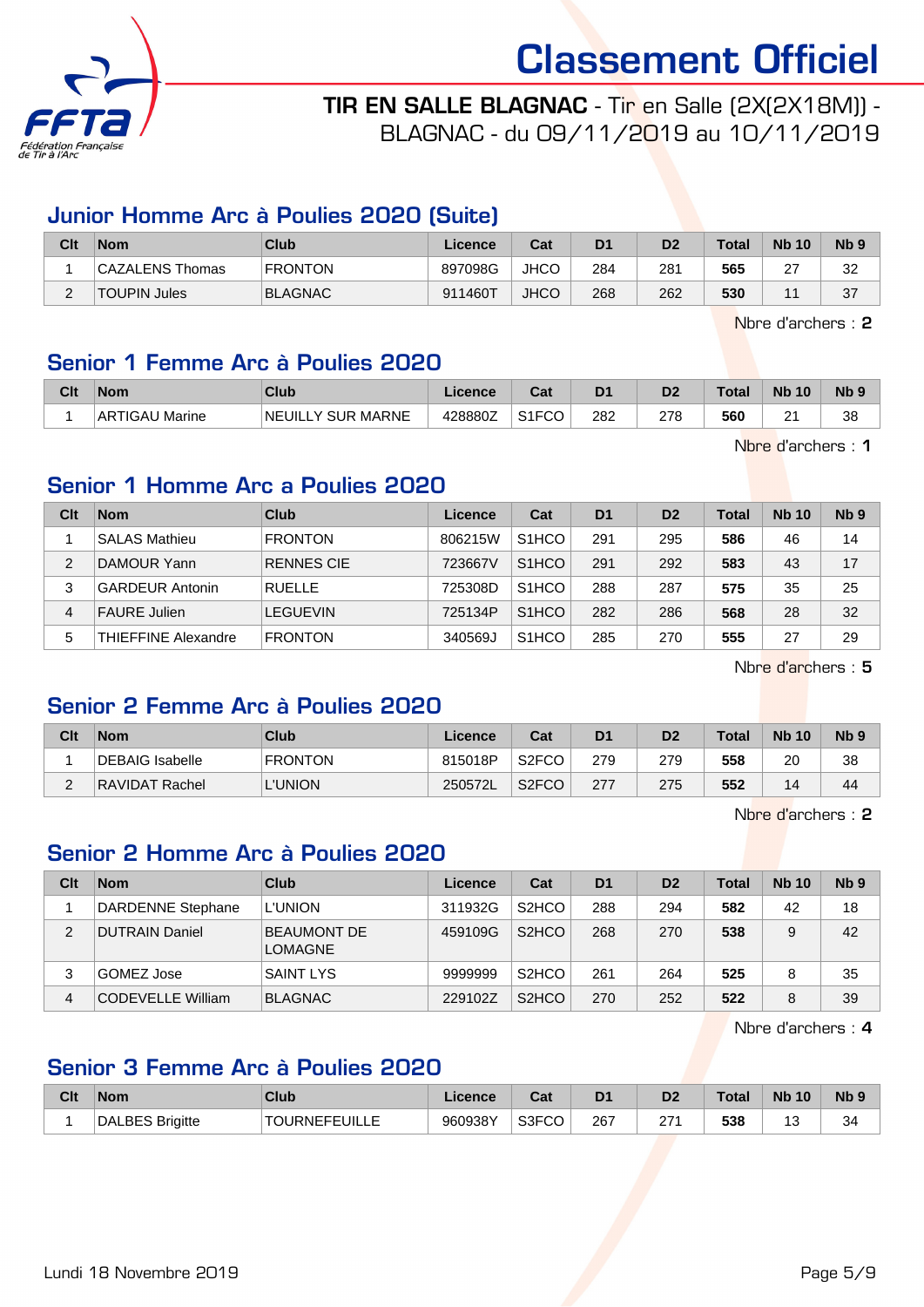

# TIR EN SALLE BLAGNAC - Tir en Salle (2X(2X18M)) - BLAGNAC - du 09/11/2019 au 10/11/2019

### Senior 3 Femme Arc à Poulies 2020 (Suite)

| Clt           | <b>Nom</b>               | Club         | <b>Licence</b> | ่ ี่ ี่ ่า+<br>ual | D <sub>1</sub> | D <sub>2</sub> | <b>Total</b> | <b>Nb 10</b> | <b>N<sub>b</sub></b> |
|---------------|--------------------------|--------------|----------------|--------------------|----------------|----------------|--------------|--------------|----------------------|
| ∽<br><u>.</u> | <b>ANTONINI Brigitte</b> | <b>BALMA</b> | 737458K        | S3FCO              | 269<br>- -     | 266<br>__      | 535          | 0            | 44                   |

Nbre d'archers : 2

# Senior 3 Homme Arc à Poulies 2020

| Clt | <b>Nom</b>              | Club                 | Licence | Cat   | D <sub>1</sub> | D <sub>2</sub> | <b>Total</b> | <b>Nb 10</b> | N <sub>b</sub> <sub>9</sub> |
|-----|-------------------------|----------------------|---------|-------|----------------|----------------|--------------|--------------|-----------------------------|
|     | <b>DALBES Regis</b>     | <b>TOURNEFEUILLE</b> | 042995J | S3HCO | 285            | 286            | 571          | 31           | 29                          |
| 2   | CAPO Jean-Marc          | <b>ALBI</b>          | 340829S | S3HCO | 278            | 283            | 561          | 24           | 33                          |
| 3   | <b>SCHILLACI Claude</b> | <b>POMPIGNAN</b>     | 232624C | S3HCO | 279            | 280            | 559          | 19           | 41                          |
| 4   | MICHELOTTI Michel       | <b>PECHBONNIEU</b>   | 889929P | S3HCO | 270            | 278            | 548          | 13           | 43                          |
| 5   | <b>BONNET Pierre</b>    | L'UNION              | 906109B | S3HCO | 259            | 269            | 528          | 6            | 39                          |
| 6   | <b>RECH Renaud</b>      | <b>ALBI</b>          | 096612N | S3HCO | 267            | 255            | 522          |              | 39                          |

Nbre d'archers : 6

# Scratch Femme Bare Bow 2020

| Clt | <b>Nom</b>            | Club            | Licence | Cat                | D <sub>1</sub> | D <sub>2</sub> | <b>Total</b> | <b>Nb 10</b> | N <sub>b</sub> <sub>9</sub> |
|-----|-----------------------|-----------------|---------|--------------------|----------------|----------------|--------------|--------------|-----------------------------|
|     | ESCRIBE Ghislaine     | <b>GRAULHET</b> | 820090C | S <sub>2</sub> FBB | 248            | 259            | 507          | 15           | 13                          |
| ົ   | <b>NORDY Laurence</b> | <b>PAMIERS</b>  | 893472R | S <sub>2</sub> FBB | 234            | 220            | 454          |              | 18                          |
| ົ   | LABATUT-CURCI Gisele  | ALBI HANDIMUT   | 678214P | S3FBB              | 211            | 210            | 421          |              | a                           |

Nbre d'archers : 3

# Scratch Homme Bare Bow 2020

| Clt            | <b>Nom</b>               | Club                 | Licence | Cat                             | D <sub>1</sub> | D <sub>2</sub> | <b>Total</b> | <b>Nb 10</b> | Nb <sub>9</sub> |
|----------------|--------------------------|----------------------|---------|---------------------------------|----------------|----------------|--------------|--------------|-----------------|
|                | <b>DEDIEU Henri</b>      | <b>TOULOUSE TAC</b>  | 845281J | S <sub>2</sub> HBB              | 263            | 254            | 517          | 14           | 20              |
| $\overline{2}$ | <b>FROISSARD Damien</b>  | <b>LEGUEVIN</b>      | 875961G | S <sub>1</sub> H <sub>B</sub> B | 227            | 224            | 451          |              | 11              |
| 3              | SOULIE Guy               | ALBI HANDIMUT        | 945141C | S3HBB                           | 181            | 193            | 374          | 6            | 6               |
| $\overline{4}$ | <b>DELPECH Thierry</b>   | <b>ALBI HANDIMUT</b> | 838487Z | S <sub>2</sub> HBB              | 177            | 184            | 361          | 3            |                 |
| 5              | <b>KHOURY Jean-Marie</b> | <b>BLAGNAC</b>       | 678534M | S3HBB                           | 149            | 195            | 344          | 3            | 6               |

Nbre d'archers : 5

# Autres tirs

# Minime Femme Arc Classique 2020

| Tir              | <b>Nom</b>                 | Club           | Licence | יפ<br>⊌a⊧  | D <sub>1</sub> | D <sub>2</sub> | <b>Total</b> | <b>Nb</b><br>10 | <b>Nb</b> |
|------------------|----------------------------|----------------|---------|------------|----------------|----------------|--------------|-----------------|-----------|
| Tir <sub>2</sub> | <b>BEHAR--BEZ</b><br>Amava | <b>BLAGNAC</b> | 863806V | MFC'<br>◡∟ | 259            | 258            |              | $\sim$<br>.     | n,<br>-   |

Nbre d'archers : 1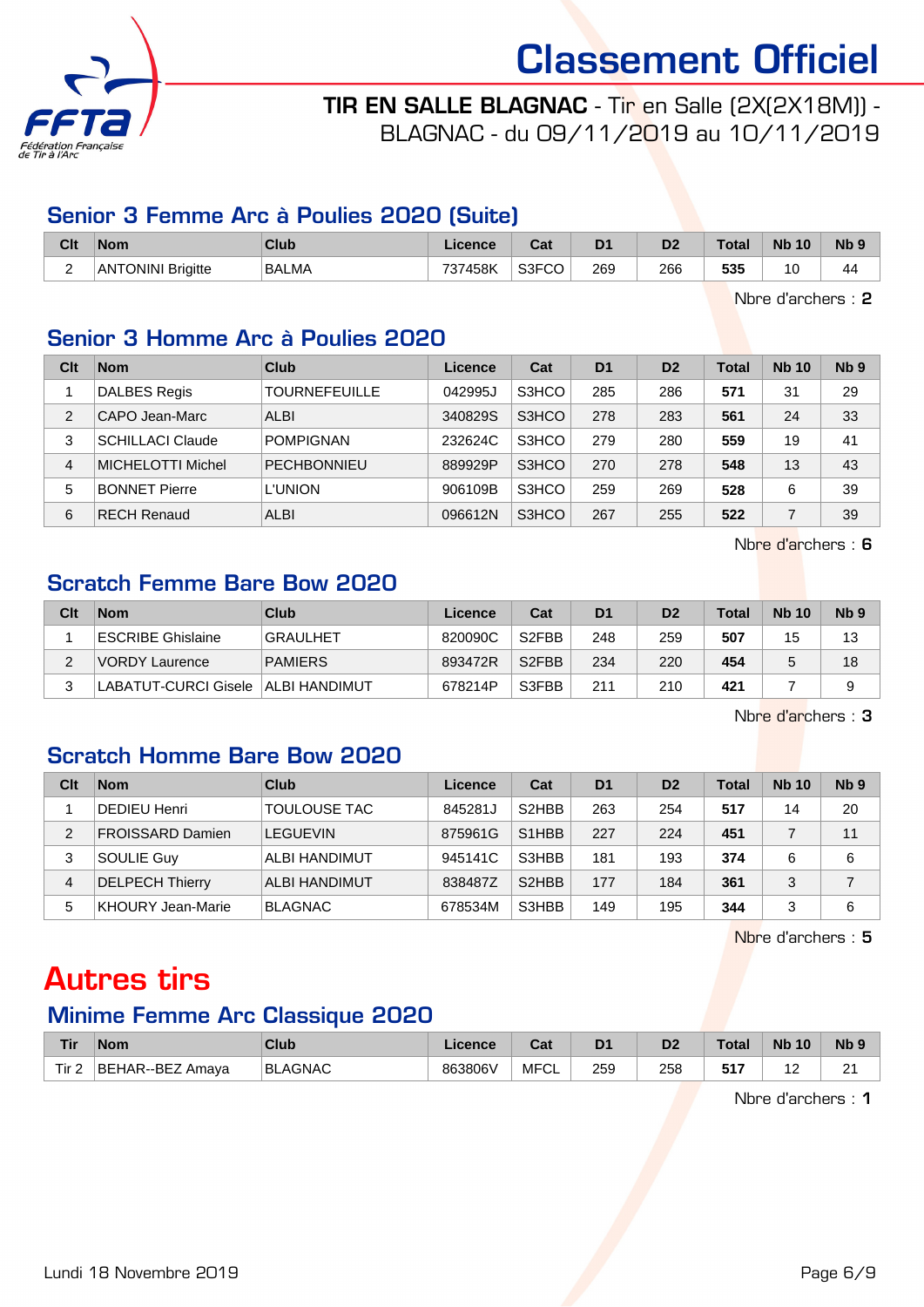

TIR EN SALLE BLAGNAC - Tir en Salle (2X(2X18M)) - BLAGNAC - du 09/11/2019 au 10/11/2019

### Minime Homme Arc Classique 2020

| Tir   | <b>Nom</b>             | Club           | Licence | Cat         | D <sub>1</sub> | D <sub>2</sub> | Total | <b>Nb 10</b> | N <sub>b</sub> <sub>9</sub> |
|-------|------------------------|----------------|---------|-------------|----------------|----------------|-------|--------------|-----------------------------|
| Tir 2 | DEFEVRE LEo            | <b>BLAGNAC</b> | 914675M | MHCL        | 269            | 278            | 547   | 26           | 18                          |
| Tir 2 | <b>PARMENTIER Andy</b> | ALBI HANDIMUT  | 917386J | <b>MHCL</b> | 268            | 268            | 536   | 16           | 30                          |
| Tir 2 | DENIS Joseph           | ALBI HANDIMUT  | 945128N | MHCL        | 245            | 232            | 477   |              |                             |

Nbre d'archers : 3

# Cadet Homme Arc Classique 2020

| <b>Tir</b>       | <b>Nom</b>       | Club           | icence  | $\sim$<br>va. | D <sub>1</sub> | D <sub>2</sub> | <b>Total</b> | <b>N<sub>b</sub></b><br>10 | <b>Nb</b>    |
|------------------|------------------|----------------|---------|---------------|----------------|----------------|--------------|----------------------------|--------------|
| Tir.<br><u>.</u> | NEEEVRE.<br>ucas | <b>BLAGNAC</b> | 890065M | <b>CHCL</b>   | 272<br>21 L    | 285<br>__      | 557          | $\sim$<br>-                | $\sim$<br>∠∪ |

Nbre d'archers : 1

# Senior 1 Femme Arc Classique 2020

| <b>Tir</b>       | <b>Nom</b>         | Club           | Licence | ົີີ່<br>uau          | D <sub>1</sub> | D <sub>2</sub> | $\tau$ otal | <b>N<sub>b</sub></b><br>10 | N <sub>b</sub> <sub>9</sub> |
|------------------|--------------------|----------------|---------|----------------------|----------------|----------------|-------------|----------------------------|-----------------------------|
| Tir <sub>2</sub> | BROUILLAC Gersende | <b>L'UNION</b> | 856168T | S1ET<br>∙u∟<br>ا ا ت | 239            | 239            | 478         | .                          |                             |

Nbre d'archers : 1

# Senior 1 Homme Arc Classique 2020

| Tir   | <b>Nom</b>  | Club                 | Licence | Cat                | D1  | D <sub>2</sub> | <b>Total</b> | <b>Nb 10</b>  | N <sub>b</sub> <sub>9</sub> |
|-------|-------------|----------------------|---------|--------------------|-----|----------------|--------------|---------------|-----------------------------|
| Tir 3 | ROUGE David | <b>SAINT GAUDENS</b> | 739147W | S <sub>1</sub> HCL | 242 | 256            | 498          | $\sim$<br>. ب | 19                          |
| Tir 2 | ROUGE David | <b>SAINT GAUDENS</b> | 739147W | S1HCL              | 243 | 247            | 490          |               |                             |

Nbre d'archers : 2

# Senior 2 Femme Arc Classique 2020

| Tir   | <b>Nom</b>              | Club                                 | Licence | Cat   | D <sub>1</sub> | D2  | <b>Total</b> | <b>Nb 10</b> | N <sub>b</sub> <sub>9</sub> |
|-------|-------------------------|--------------------------------------|---------|-------|----------------|-----|--------------|--------------|-----------------------------|
| Tir 2 | <b>CHEVRET Severine</b> | <b>BEAUMONT DE</b><br><b>LOMAGNE</b> | 910567X | S2FCL | 264            | 245 | 509          | ں ا          | 25                          |

Nbre d'archers : 1

# Senior 2 Homme Arc Classique 2020

| Tir   | <b>Nom</b>              | Club                                 | Licence | Cat                | D <sub>1</sub> | D <sub>2</sub> | <b>Total</b> | <b>Nb 10</b> | N <sub>b</sub> <sub>9</sub> |
|-------|-------------------------|--------------------------------------|---------|--------------------|----------------|----------------|--------------|--------------|-----------------------------|
| Tir 2 | <b>DUPUIS Emmanuel</b>  | <b>BEAUMONT DE</b><br><b>LOMAGNE</b> | 425999T | S <sub>2</sub> HCL | 259            | 266            | 525          | 17           | 26                          |
| Tir 2 | <b>BARBA Christophe</b> | <b>L'UNION</b>                       | 920907L | S <sub>2</sub> HCL | 256            | 257            | 513          |              | 25                          |
| Tir 2 | <b>DENIS Etienne</b>    | ALBI HANDIMUT                        | 959664N | S <sub>2</sub> HCL | 244            | 234            | 478          | 13           | 15                          |
| Tir 2 | <b>RICHER Francois</b>  | BLAGNAC                              | 928507X | S <sub>2</sub> HCL | 176            | 193            | 369          |              | 10                          |

Nbre d'archers : 4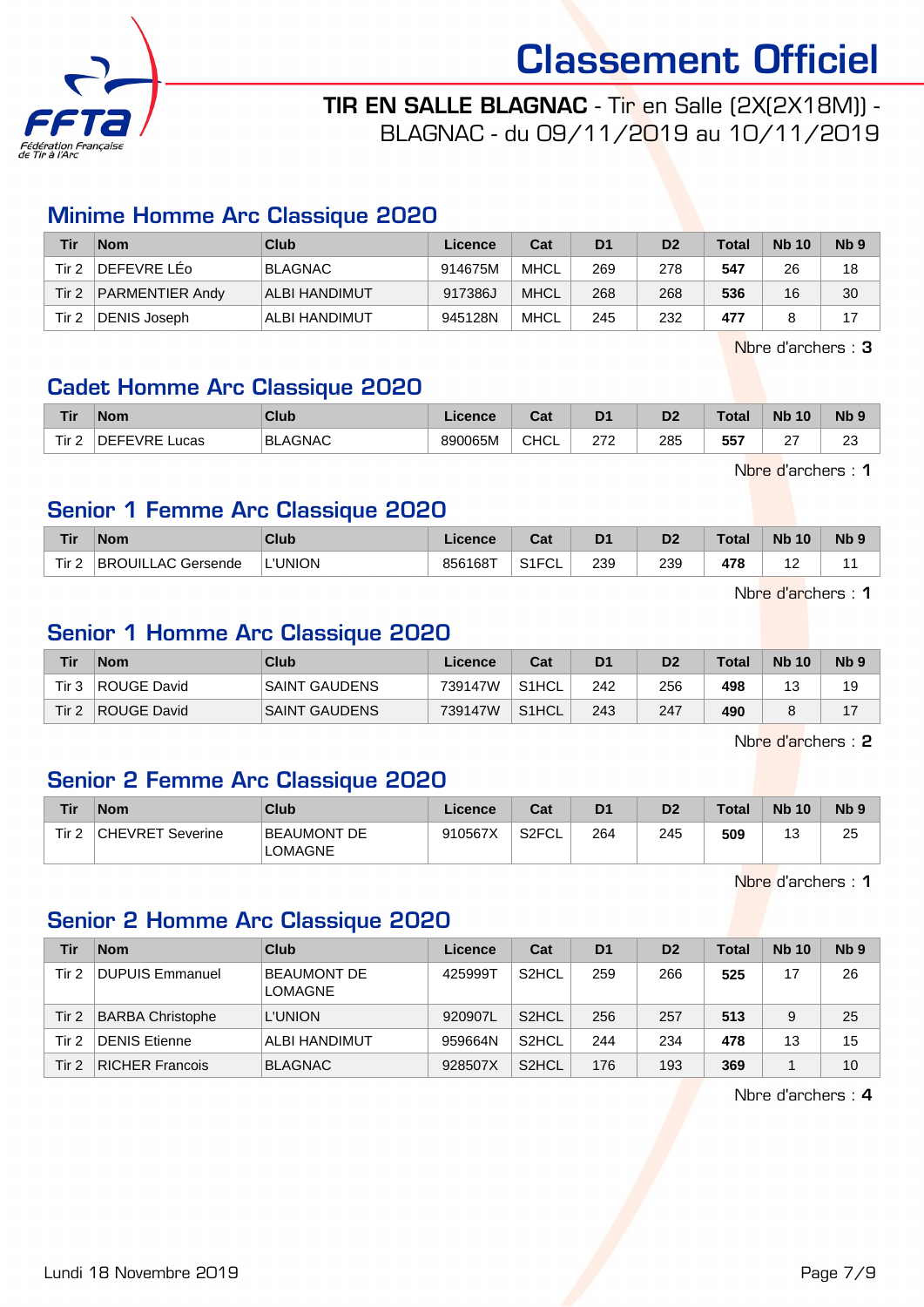

# TIR EN SALLE BLAGNAC - Tir en Salle (2X(2X18M)) - BLAGNAC - du 09/11/2019 au 10/11/2019

#### Senior 3 Femme Arc Classique 2020

| Tir                          | Nom                 | Club           | Licence                           | ו ה<br>ua   | D <sub>1</sub> | D <sub>2</sub> | Total       | <b>N<sub>b</sub></b><br>10 | <b>N<sub>b</sub></b> |
|------------------------------|---------------------|----------------|-----------------------------------|-------------|----------------|----------------|-------------|----------------------------|----------------------|
| Tir <sub>2</sub><br><u>.</u> | VALEMBOIS Christine | <b>BLAGNAC</b> | $\sim$ $\sim$ $\sim$ $\sim$<br>91 | S3FCL<br>◡∟ | 160            | 128            | 288<br>$ -$ |                            |                      |

Nbre d'archers : 1

# Senior 3 Homme Arc Classique 2020

| Tir   | <b>Nom</b>          | Club                 | Licence | Cat   | D1  | D2  | $\tau$ otal | <b>Nb 10</b> | N <sub>b</sub> <sub>9</sub> |
|-------|---------------------|----------------------|---------|-------|-----|-----|-------------|--------------|-----------------------------|
| Tir ∠ | LATAPIE Bernard     | 'TOURNEFEUILLE       | 950850H | S3HCL | 255 | 258 | 513         |              | 20                          |
| Tir 2 | RODRIGUEZ Jean-Marc | <b>ALBI HANDIMUT</b> | 946394P | S3HCL | 236 | 230 | 466         | и.           |                             |

Nbre d'archers : 2

#### Junior Homme Arc à Poulies 2020

| <b>Tir</b> | <b>Nom</b>                   | Club           | <b>Licence</b> | $R_{\rm{eff}}$<br>⊍⊌ | D <sub>1</sub> | D2  | Total | <b>N<sub>b</sub></b><br>10 | N <sub>b</sub> |
|------------|------------------------------|----------------|----------------|----------------------|----------------|-----|-------|----------------------------|----------------|
| Tir.<br>-  | <b>\ZALENS Thomas</b><br>◡ж∠ | <b>FRONTON</b> | 897098G        | <b>JHCC</b>          | 279            | 288 | 567   | $\sim$<br>$\epsilon$       | $\sim$<br>ິ    |

Nbre d'archers : 1

# Senior 1 Homme Arc a Poulies 2020

| Tir   | <b>Nom</b>           | Club              | Licence | Cat                | D <sub>1</sub> | D <sub>2</sub> | Total | <b>Nb 10</b> | Nb <sub>9</sub> |
|-------|----------------------|-------------------|---------|--------------------|----------------|----------------|-------|--------------|-----------------|
| Tir 2 | DAMOUR Yann          | <b>RENNES CIE</b> | 723667V | S <sub>1</sub> HCO | 294            | 290            | 584   | 44           | 16              |
| Tir 3 | <b>FAURE Julien</b>  | <b>LEGUEVIN</b>   | 725134P | S <sub>1</sub> HCO | 282            | 281            | 563   | 24           | 35              |
| Tir 2 | <b>SALAS Mathieu</b> | <b>FRONTON</b>    | 806215W | S <sub>1</sub> HCO | 289            | 284            | 573   | 33           | 27              |
| Tir 2 | <b>FAURE Julien</b>  | <b>LEGUEVIN</b>   | 725134P | S <sub>1</sub> HCO | 279            | 275            | 554   | 16           | 42              |

Nbre d'archers : 4

# Senior 2 Femme Arc à Poulies 2020

| Tir  | <b>Nom</b>             | <b>Club</b>    | icence  | $\sim$<br>⊍d            | D <sub>1</sub> | D <sub>2</sub>        | Total | <b>Nb</b><br>10 | N <sub>b</sub> <sub>9</sub> |
|------|------------------------|----------------|---------|-------------------------|----------------|-----------------------|-------|-----------------|-----------------------------|
| Tir. | <b>DEBAIG</b> Isabelle | <b>FRONTON</b> | 815018P | S <sub>2</sub> FCC<br>∾ | 282<br>____    | 28 <sup>′</sup><br>__ | 563   | 26<br>__        | c.<br>ا ب                   |

Nbre d'archers : 1

# Senior 2 Homme Arc à Poulies 2020

| Tir              | <b>Nom</b>     | Club                                 | Licence | Cat                            | D <sub>1</sub> | D <sub>2</sub> | <b>Total</b> | <b>Nb 10</b> | N <sub>b</sub> <sub>9</sub> |
|------------------|----------------|--------------------------------------|---------|--------------------------------|----------------|----------------|--------------|--------------|-----------------------------|
| Tir <sub>2</sub> | DUTRAIN Daniel | <b>BEAUMONT DE</b><br><b>LOMAGNE</b> | 459109G | S <sub>2</sub> H <sub>CO</sub> | 265            | 270            | 535          |              | 39                          |

Nbre d'archers : 1

# Senior 3 Homme Arc à Poulies 2020

| Tir   | <b>Nom</b>          | <b>Club</b>          | Licence | ่ ี่ ี่ ่า ่<br>⊍d | D <sub>1</sub> | D <sub>2</sub> | <b>Total</b> | <b>Nb 10</b> | Nb <sub>s</sub> |
|-------|---------------------|----------------------|---------|--------------------|----------------|----------------|--------------|--------------|-----------------|
| Tir 2 | <b>DALBES Regis</b> | <b>TOURNEFEUILLE</b> | 042995J | S3HCO              | 283            | 280            | 563          | 24           | つに<br>ິ         |